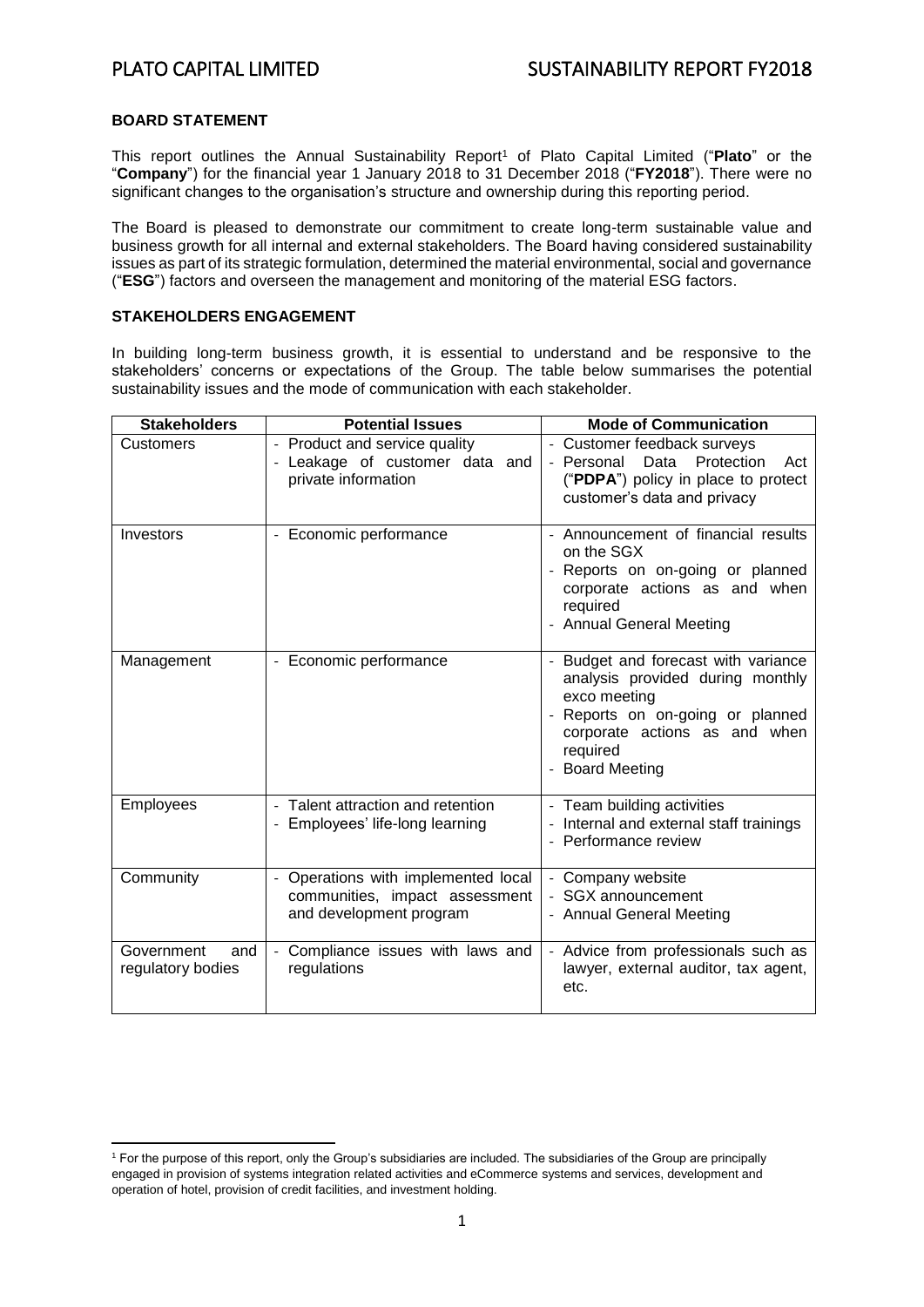## **MATERIALITY ASSESSMENT**

This Sustainability Report has been guided and prepared by reference to the globally recognised Global Reporting Initiative ("**GRI**") Standards, Rule 711B and Practice Note 7F of the Singapore Exchange Securities Trading Limited ("**SGX**") Listing Manual Section B: Rules of Catalist. The GRI Standards were chosen as GRI represents the global best practices for reporting on economic, environmental and social topics. Although the data and statistics disclosed in this report have not been assured by an independent external party, internal verification has been performed to ensure their accuracy.

As guided, a materiality assessment had been conducted by the management to determine and rank the significance of the Group's ESG issues, identify strategic direction and set performance targets. From the above exercise, all potential material topics have been plotted in a materiality matrix as shown in Figure 1 based on their possible impact to the Group's business, and against their importance to both internal and external stakeholders.





### **Material Aspects and Indicators**

| Category    | <b>ESG Factors</b>                  | <b>GRI</b> reference                                                                                             | Where the Impact<br><b>Occurs</b> |
|-------------|-------------------------------------|------------------------------------------------------------------------------------------------------------------|-----------------------------------|
| Economic    | Economic<br>performance             | 201:<br>value<br>Direct<br>economic<br>generated and distributed                                                 | Within and outside<br>the Group   |
| People      | Talent attraction and<br>retention  | 401: Total number and rates of new<br>employee hires and employee<br>turnover by age group, gender and<br>region | Within the Group                  |
| People      | life-long<br>Employees'<br>learning | 404: Average hours of training per<br>year per employee by gender, and<br>by employee category                   | Within the Group                  |
| Marketplace | Product and services<br>quality     | 102: Results of surveys measuring<br>customer satisfaction                                                       | Outside the Group                 |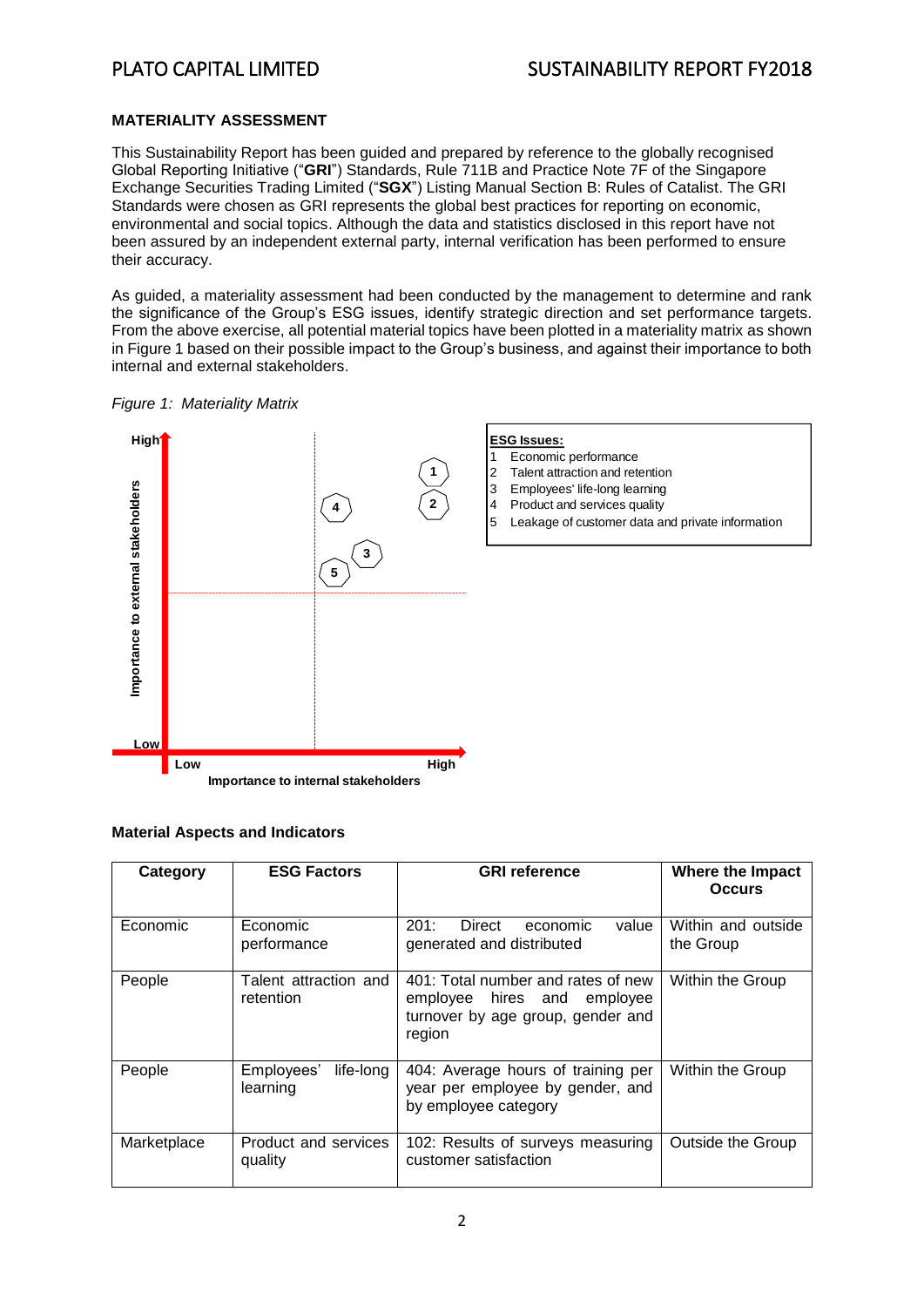# PLATO CAPITAL LIMITED SUSTAINABILITY REPORT FY2018

| Category    | <b>ESG Factors</b>                 | <b>GRI</b> reference                                                                                                                                                | Where the Impact<br><b>Occurs</b> |
|-------------|------------------------------------|---------------------------------------------------------------------------------------------------------------------------------------------------------------------|-----------------------------------|
| Marketplace | private<br>data and<br>information | Leakage of customer   418: Total number of substantiated   Outside the Group<br>complaints regarding breaches of<br>customer privacy and losses of<br>customer data |                                   |

## **ECONOMIC**

### **Financial Highlights**





For more details on financial performance for FY2018, please refer to the chairman statement and the Group's financial statements on pages 3 and 42 to 114 of the Company's Annual Report 2018 despatched to shareholders of the Company on 26 March 2019, respectively.

# **PEOPLE**

### **Labour Practices**

Employee is the key driver of an organisation to ensure sustainable business growth. To achieve talent attraction and retention, the Group's workforce practice and behaviour are to provide fair and equal opportunity based on qualification, skills and competency of employees. The Group is also committed to protect and respect human rights of employees in accordance with relevant laws and regulations as well as ensuring the employee safety and well-being.

Management continues to urge diversity workforce as seen through our employees' demographics in Figure 3. As at the end of FY2018, the Group reported a total headcount of 22 people, of which 41% are male and 59% are female. The Group also encourage our employees to work beyond the statutory retirement age of 60.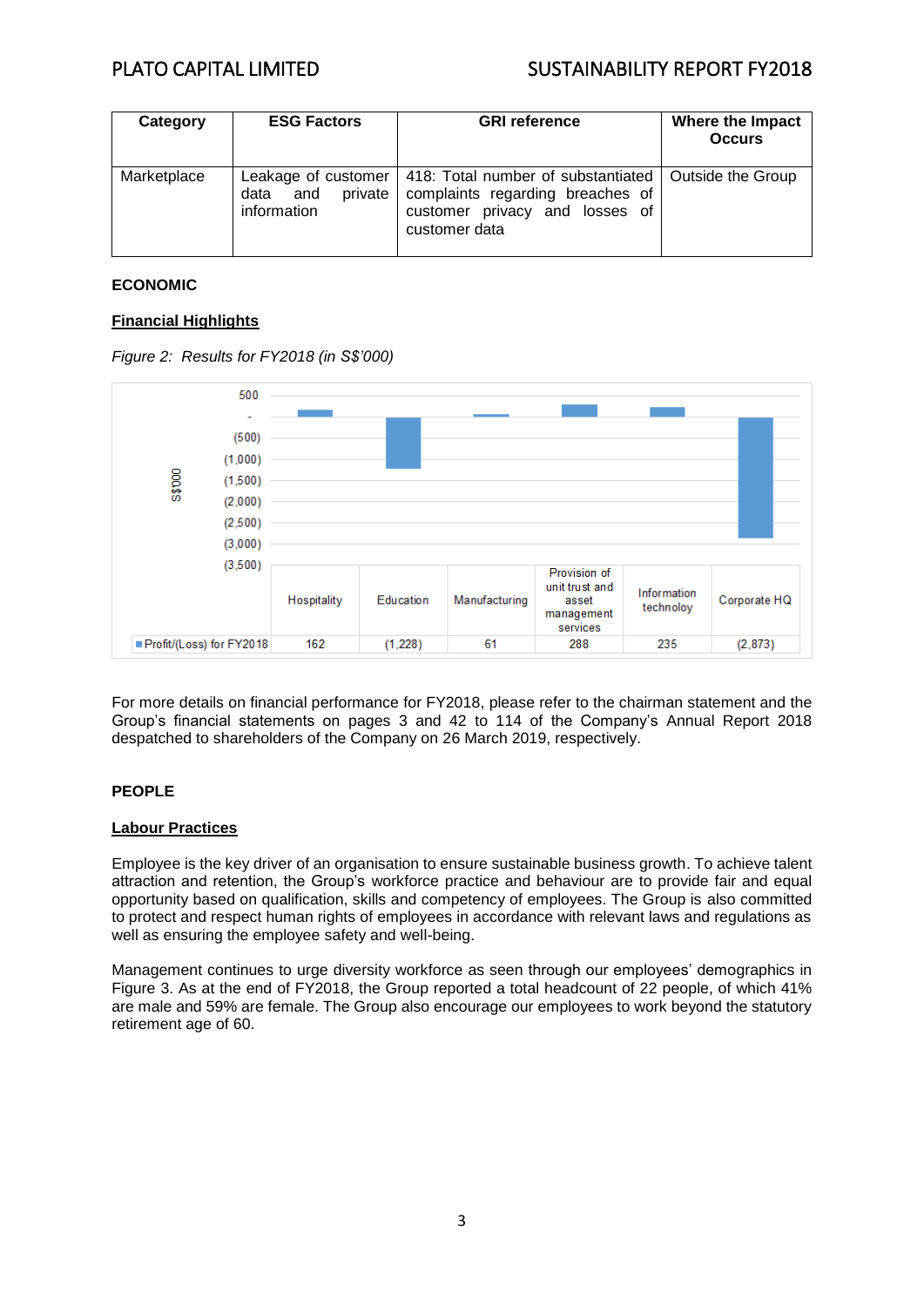# PLATO CAPITAL LIMITED SUSTAINABILITY REPORT FY2018

*Figure 3: Workforce Composition in FY2018*





As the ratios for female employees (59%) and employees in the preferred category of 30-50 age group (59%) are considered appropriate for an organisation of our size, we would like to maintain 60% as the target for both category (female gender and 30-50 age group) for the next 2 years.

Management believes that the level of compensation is one of the key aspect to all employees. We open equal opportunity to all new hires regardless gender and age group. For existing employees, Management reviews the remuneration and staff benefits at least on an annual basis based on employee's job performance and reference to the market rate aiming to create a productive and motivated workforce*.* 

We also have our whistle-blowing policy that serves to provide a platform to employees to report in good faith and in confidence, without fear of reprisals and concerns, about any improper conduct within the Group. During the year, the Group has not received any grievances on labour practices and human rights. The Group aims to maintain zero incidence of any grievances on labour practices and human rights in 2019.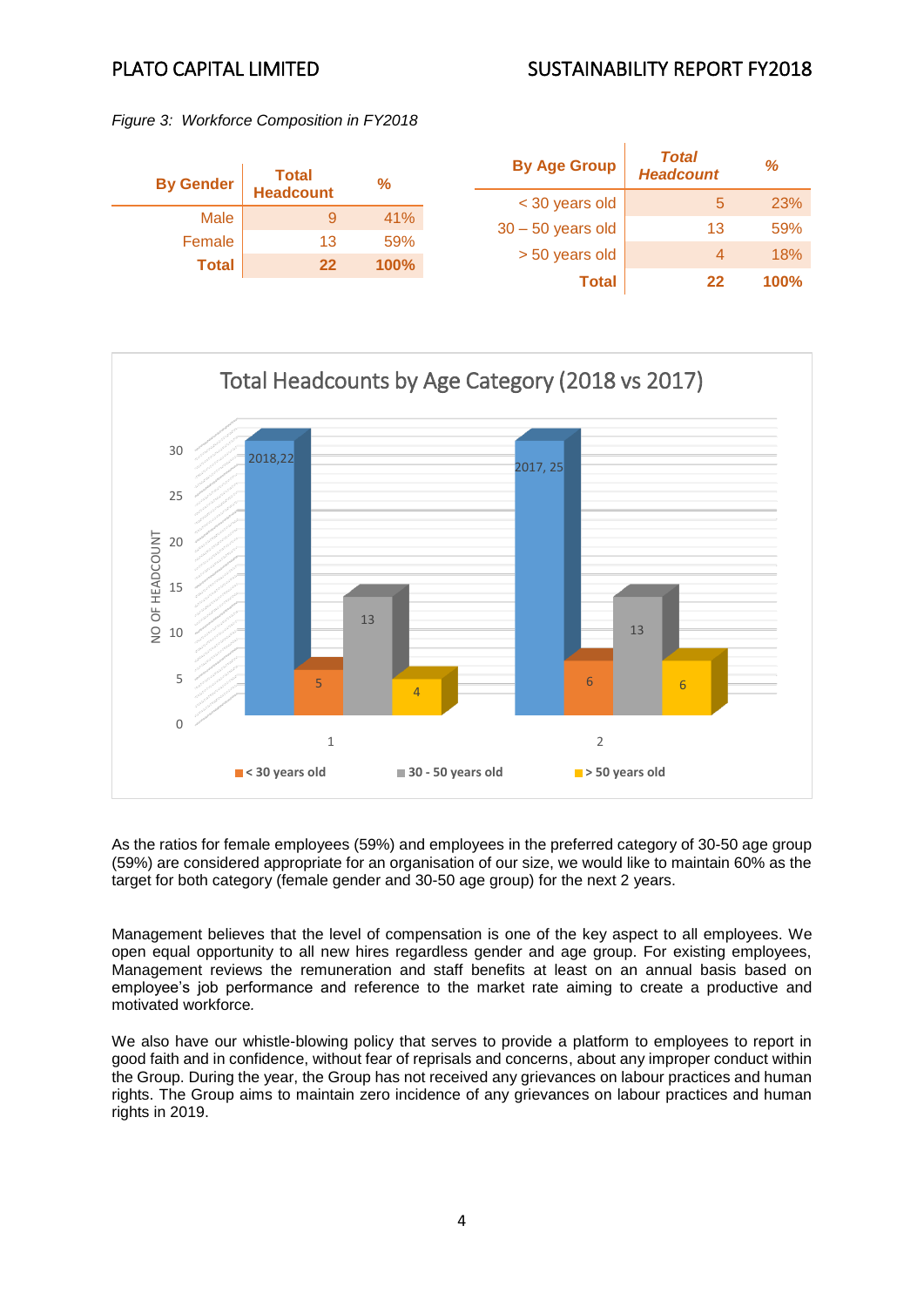## **Training and Learning**

Enhancing the skills of an employee is important towards sustainability and growth of a business enterprise. Our approach to develop our talent is to build a strong culture of learning and continuously improving their skills through on-the-job and off-the-job training in achieving high job performance, skills enhancement as well as supporting their career development. The Group also encourages employees who wish to pursue continuous professional development to gain further qualifications. The Group is committed to provide equal opportunities and appropriate level of training and development to all employees within the organisation.

During the year, our employees had participated in a range of training courses, both internally and externally, relating to the enhancement of skills and knowledge for their current role in the organisation. These courses include accounting and information technology ("**IT**") training and job specific training.



*Figure 4: Average Hours of Training in FY2018*

*Figure 5: Average Training Hours by Gender Category*



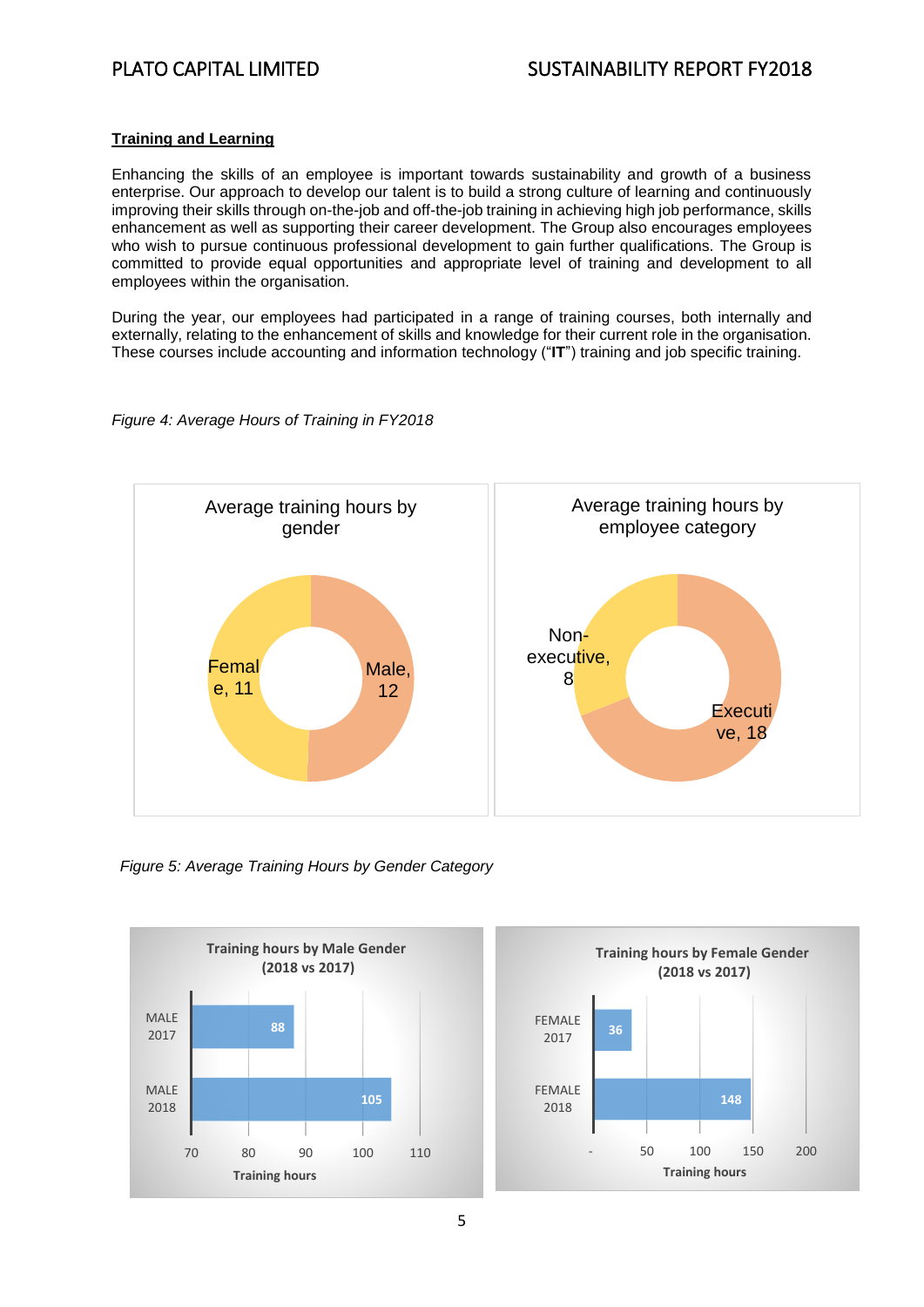## *Figure 6: Total Training Hours In 2017 and 2018*



Employee participation in training programmes have increased drastically in 2018 (253 hours) compared to 2017 (124 hours). This is illustrated in the above graph by gender category. The Group aims to maintain the number of employee training hours in 2019.

### **MARKETPLACE**

### **Customer Satisfaction**

The Group strives to raise customer satisfaction by offering good service to our customers and respond to their feedback promptly.

### **Customer Privacy**

The Group is committed to ensure the customer's personal data are kept confidentiality in compliance with the PDPA. We highly respect personal data privacy and will not disclose these data without consent unless it is required by law.

The Group aims for zero complaint and there were no reported complaint concerning breaches or leakage of customer privacy data during the year.

### **ENVIRONMENT**

Getting a greener workplace can minimise negative environmental and social impacts. The Group encourages the employees to turn off lights when not using them, energy-saving settings for computers and other devices and make sure to shut them down when leave for the day. The Group also promotes eco-friendly practices in workplace such as using recycled paper, and also reusable office supplies such as refillable pens, reusable cartridge, rechargeable batteries, etc. The Group has set a target of 10% reduction in electricity usage from SGD7,017 spent in 2018.